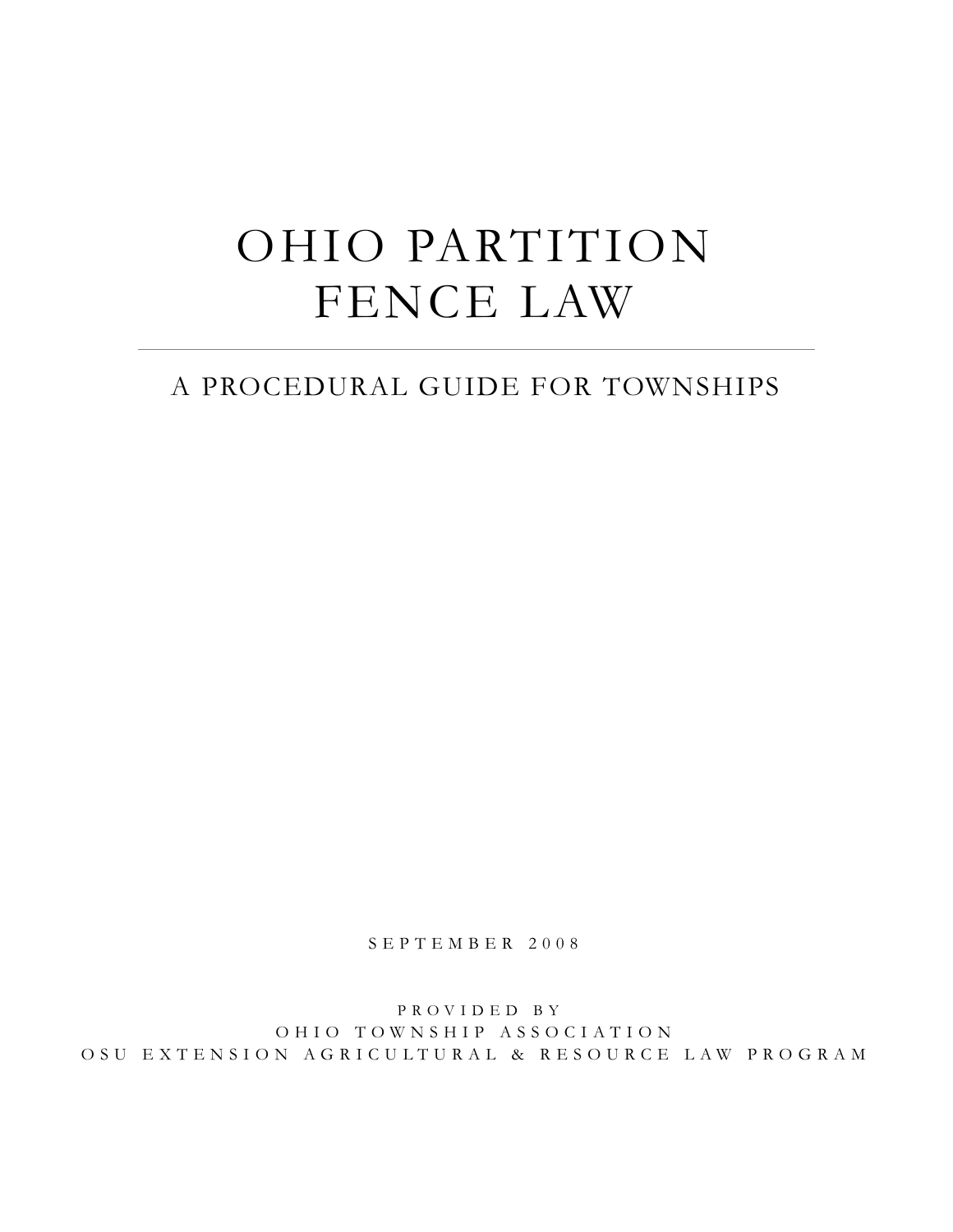## OHIO PARTITION FENCE LAW

A PROCEDURAL GUIDE FOR TOWNSHIPS

The Ohio General Assembly revised Chapter 971 of the Ohio Revised Code, the Ohio Partition Fence Law, on June 10, 2008. The new law is effective on September 30, 2008. This guide offers an explanation of the new law and the procedures boards of township trustees must follow when implementing the new law.

#### **OVERVIEW OF THE NEW PARTITION FENCE LAW**

Ohio's new partition fence law contains three different rules for determining responsibility for the construction and maintenance of a partition fence. The new law's rule of "equitable shares" allows for the assignment of proportionate obligations for a partition fence after a consideration of factors regarding the fence, its purpose and its location. This rule will apply to existing, preexisting and removed fences, which the law defines. For new and improperly removed fences, the individual proposing the fence will be solely responsible for its construction and maintenance. The old law's rule of "equal shares" still exists, but applies only to certain governmental fences. In many cases, owners must follow specific procedures in order to establish a fence so that it will fall under the rule of equitable apportionment rather than the rule of individual responsibility.

Aggrieved owners will have two options for resolving a partition fence dispute—either filing a complaint with the board of trustees or filing an action in the court of common pleas. Owners who choose the township trustee complaint option may pursue binding arbitration if dissatisfied with the board's assignment. Trustees maintain the authority to order the construction or maintenance of a partition fence and the clearing of a fence row, and may assess costs for such against the properties. The new law grants a right of access on adjoining property for building and maintaining a fence, contains penalties for obstruction of lawful construction or maintenance and requires an owner to notify the adjoining owner prior to removal of a partition fence.

The law also provides a reimbursement procedure if a new fence built under the rule of individual responsibility is later used to contain livestock by an adjoining owner who did not contribute to the cost or maintenance of the fence. The law establishes standards for "preferred" partition fences that contain livestock, and requires livestock owners to use preferred partition fences. As in the old law, adjoining landowners may agree in writing to vary from the provisions of the partition fence law.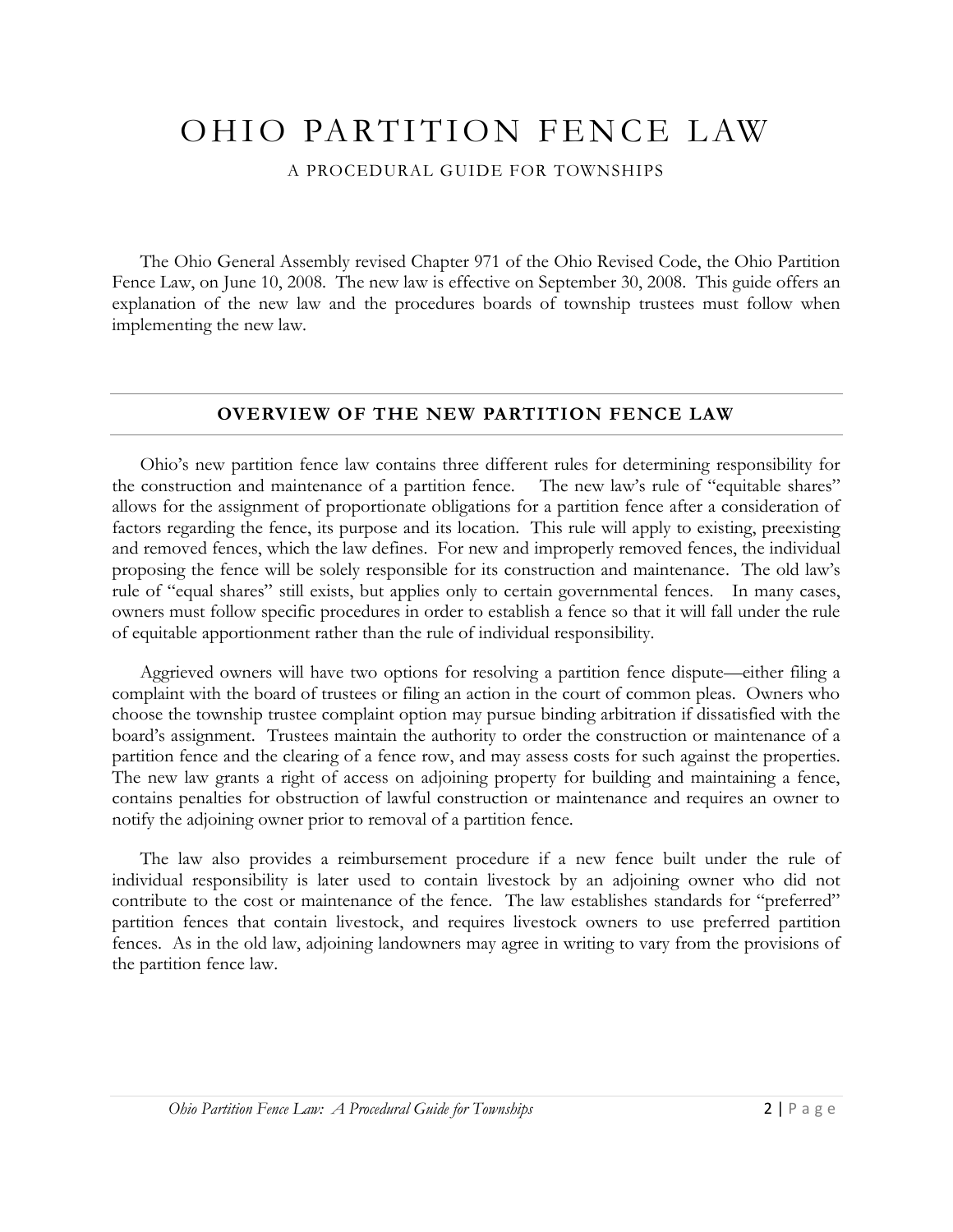#### **DETERMINING IF A FENCE IS A "PARTITION FENCE" FOR PURPOSES OF CHAPTER 971**

The provisions of Chapter 971 of the Ohio Revised Code apply only to "partition fences." A fence must fit the definition of a partition fence in order for the board of township trustees to exercise jurisdiction over the fence. The law defines a partition fence in R.C. 971.01(E) as:

- 1. A fence that is located on the division line between the adjoining properties of two owners.
- 2. A fence that has been considered a division line between two adjoining properties even though a subsequent land survey indicates that the fence is not located directly on the division line.
	- a. This provision is new and could create a situation where the board of township trustees must determine if the fence has been "considered" a partition fence. The law does not provide guidance on making the determination. Historical evidence that adjoining owners recognized the partition fence as the property line could include testimony, property records, shared responsibility for the fence, use of the properties and photographs.

Fences that are not "partition fences." There are three fencing situations that are not subject to the partition fence law. R.C. 971.03 states that the law does not apply to the following:

- 1. The enclosure of lots in municipal corporations.
- 2. The enclosure of adjoining properties that are laid out into lots outside of municipal corporations.
	- a. Like the old law, the new law does not define "laid out into lots." The Ohio Supreme Court has addressed this issue and provides guidance by stating that "land cannot be "laid out into lots" *unless and until* it has been surveyed, platted, and approved by the board of county commissioners or a planning commission in conformity with [Ohio's subdivision statutes, R.C. 711.001 et seq]." See *Glass v*. *Dryden*, 18 Ohio St. 2d 149 (1969).
- 3. Fences required to be constructed by persons or corporations owning, controlling, or managing a railroad pursuant to Chapter 4959 of the Revised Code.

Exception by agreement of the owners. R.C. 971.04 allows owners to exempt themselves from the partition fence law. Adjoining owners may agree that no partition fence is needed or that the provisions of Chapter 971 do not apply to their partition fence. This type of agreement is binding on future owners and removes the fence from the jurisdiction of the board of township trustees. The agreement must meet the following requirements stated in R.C. 971.04 and R.C. 971.15:

- 1. The agreement must be in writing.
- 2. A description of the land where the fence is located must be contained in the agreement.
- 3. The agreement must include a description of the purpose and use of the fence.
- 4. The owners must file the agreement in the county recorder's partition fence record.

*Ohio Partition Fence Law: A Procedural Guide for Townships* 3 | P a g e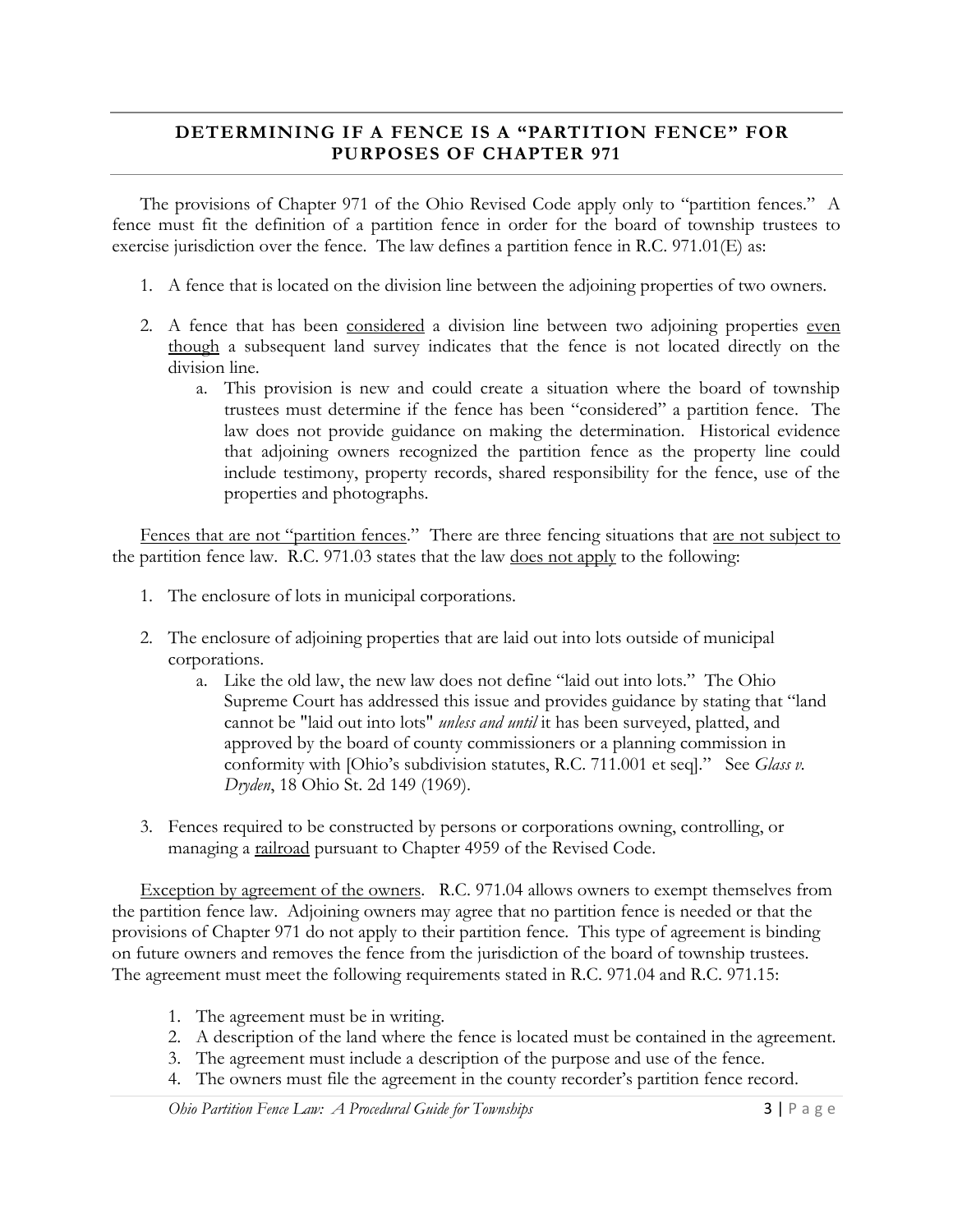#### **DUTY TO ENCLOSE LIVESTOCK WITH A PREFERRED PARTITION FENCE**

The law states in R.C. 971.02 that all fields and enclosures containing livestock that are bordered by a property division line must be enclosed by a "preferred" partition fence. An owner of livestock who permits the livestock to run at large out of the livestock's enclosure is liable for all damages caused by the livestock on another's premises, according to R.C. 971.18.

- 1. Two exceptions apply to the duty to use a preferred partition fence for enclosing livestock:
	- a. The requirement does not apply to fences constructed prior to September 30, 2008, the effective date of the new partition fence law.
	- b. The requirement does not apply where a written and recorded agreement between adjoining owners provides otherwise.
- 2. The law defines a "preferred" partition fence in R.C. 971.01(F) as any of the following:
	- a. A partition fence that is woven wire, either standard or high tensile, with one or two strands of barbed wire not less than 48 inches from the ground.
	- b. A nonelectric high tensile fence of at least seven strands constructed in accordance with the Natural Resources Conservation Services conservation practice standard for fences, code 382.
	- c. A barbed wire, electric or live fence if the owners of adjoining properties agree in writing to allow the fence.

#### **RULES FOR DETERMINING RESPONSIBILITY FOR FENCE CONSTRUCTION OR MAINTENANCE**

The partition fence law creates three different rules for determining responsibility for partition fences. Each rule applies to different types of partition fences. This section summarizes each rule, and the next section of the guide defines the different types of fences. For certain fences, adjoining landowners will share "equitably" in the costs of building and maintaining a fence, while other types of fences will be solely the responsibility of the owner who proposes the fence. The old law's rule of "equal shares" remains in place for one type of fence. Because the rules of responsibility vary significantly, it is important that the board of township trustees understand the different rules and the circumstances for applying each rule.

1. Equitable shares rule. This rule states that owners must share "equitably" in the cost of building and maintaining the partition fence, including any necessary clearing of the land. This rule is a departure from the old law, which required "equal" apportionment between adjoining owners. The rule of equitable shares allows the board to proportion responsibilities based upon a consideration of factors regarding the fence, its purpose and location.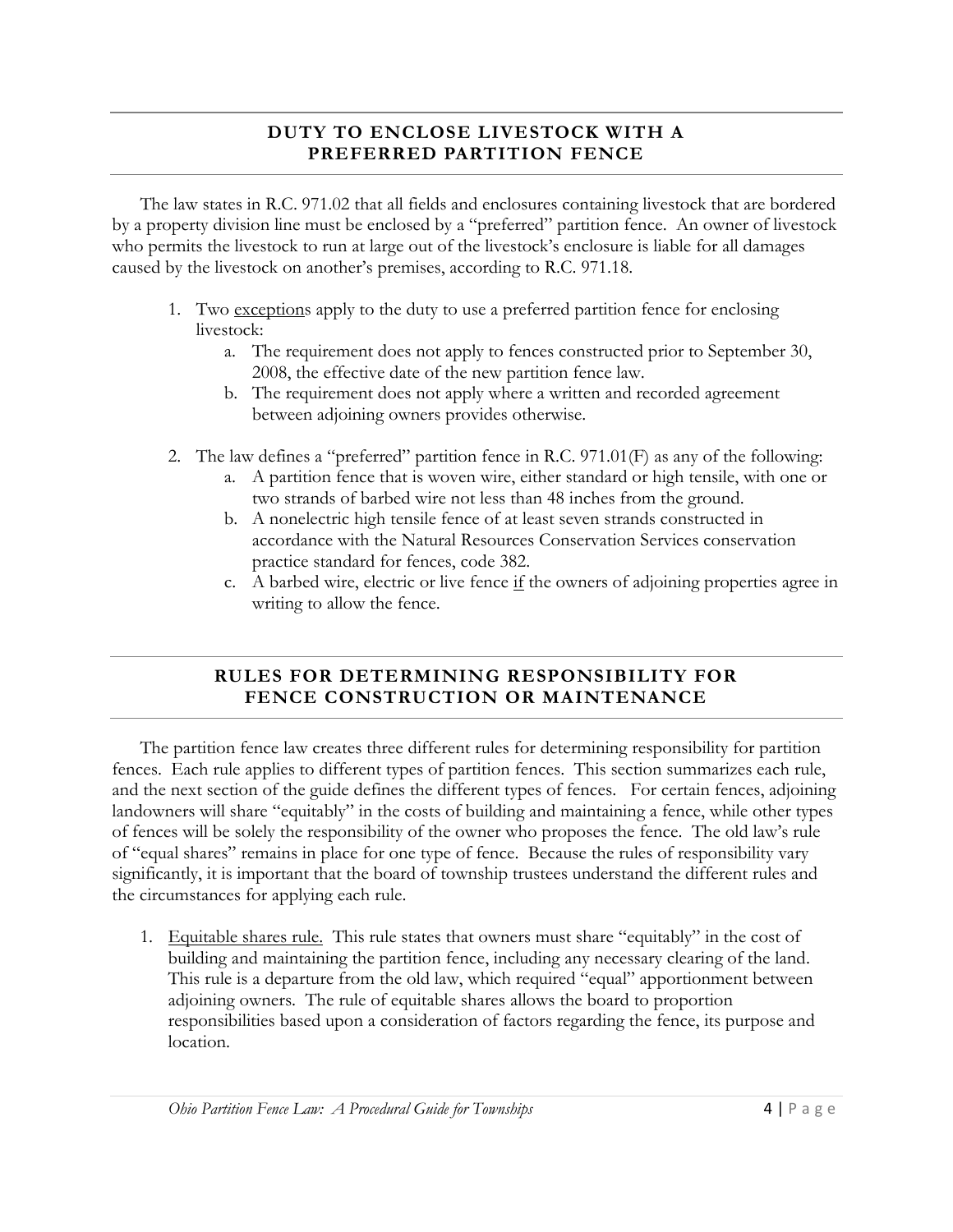- a. Equitable shares factors. When making an assignment of equitable shares, the law mandates that the board of township trustees must consider, without limitation, all of the following factors listed in R.C. 971.09(E):
	- i. The topography of the property.
	- ii. The presence of streams, creeks, rivers or other bodies of water.
	- iii. The presences of trees, vines or other vegetation.
	- iv. The level of risk of trespassers on either property due to the population density surrounding the property or the recreational use of adjoining properties.
	- v. The importance of marking division lines between the properties.
	- vi. The number and type of livestock owned by either owner that may be contained by the partition fence.
- b. Fences subject to the equitable shares rule. Unless the owners have made an agreement otherwise, the equitable shares rule applies to these types of fences, which are defined in the partition fence law and explained later in this guide:
	- i. Existing fences.
	- ii. Previously existing fences.
	- iii. Removed and rebuilt fences.
	- iv. Reimbursement claim fences.
- 2. Individual responsibility rule. This new provision of the partition fence law states that the landowner proposing the fence is fully responsible for the cost of building and maintaining the fence, including any necessary clearing of the land.
	- a. Fences subject to the individual responsibility rule. The rule of individual responsibility applies to the following types of fences, unless the owners have made an agreement otherwise pursuant to R.C. 971.04:
		- i. New fences.
		- ii. Removed and rebuilt fences with no affidavit of removal or where proper notice of removal was not provided.
- 3. Equal shares rule. The new partition fence law provides only one situation where the cost of building and maintaining a partition fence is shared equally between the owners.
	- a. Fences subject to the equal shares rule. According to R.C. 971.071 and R.C. 971.01(D)(2), certain governmental owners are responsible for 50% of the total cost of the partition fence if land they own, lease, manage or control is adjacent to land used to graze livestock. The following owners are subject to the equal shares rule:
		- i. The department of natural resources.
		- ii. A conservancy district organized under Chapter 6101.
		- iii. A political subdivision with a real property interest in "recreational trails," as defined in R.C. 1519.07(3).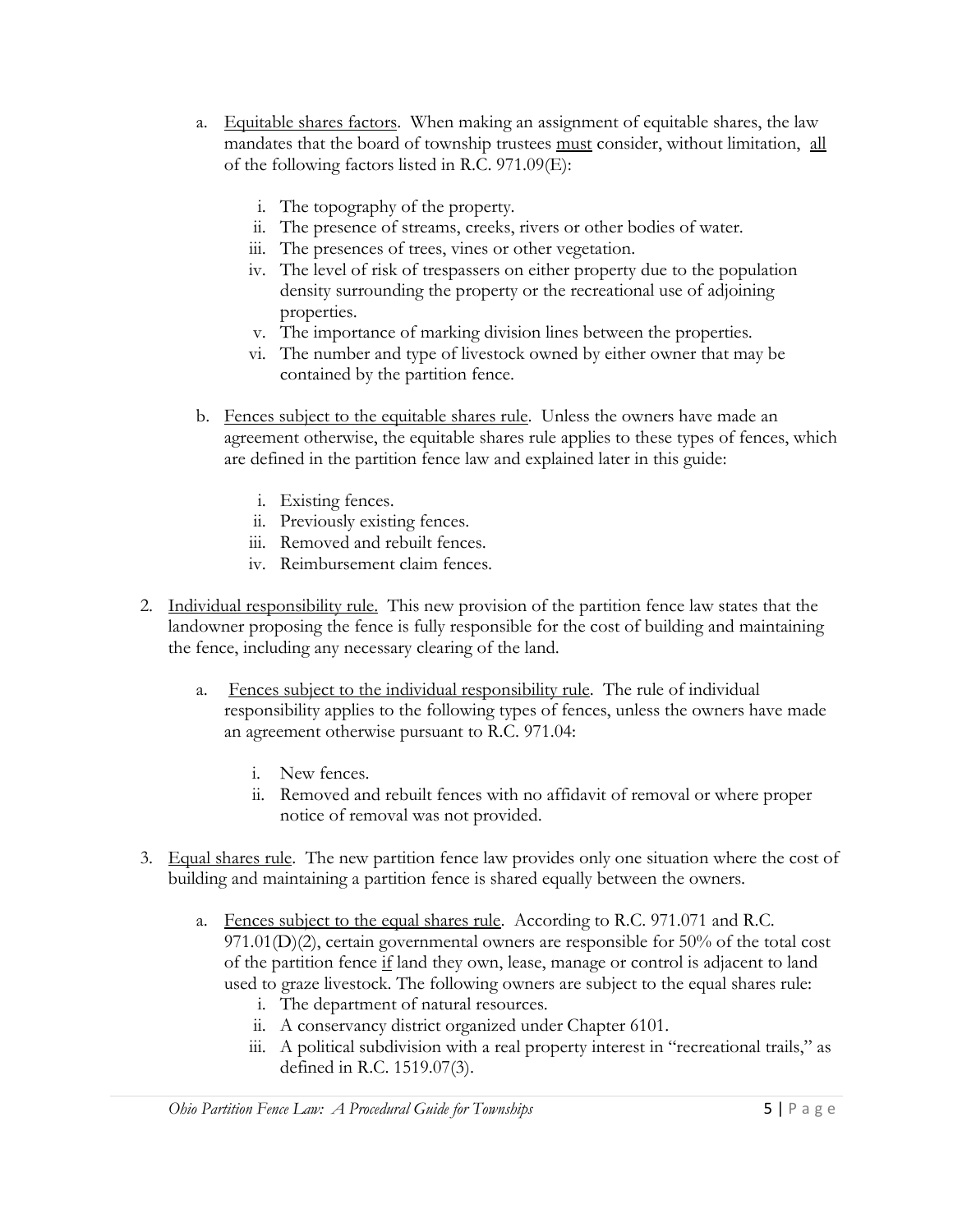#### **DETERMINING THE TYPE OF PARTITION FENCE**

Because different rules apply to different types of fences, defining the type of partition fence is necessary to determining who is responsible for construction or maintenance of the partition fence. The law creates four types of fences that fall under the rule of equitable shares and two types of fences to which the rule of individual responsibility applies; only one type of fence is subject to the equal shares rule. In several cases, an owner must take steps to establish the type of partition fence. The following describes each type of fence and the procedures that may be necessary to establish each type of fence.

- 1. Previously existing fence. R.C. 971.05 and R.C. 971.07. The law applies the rule of equitable shares to previously existing fences. Legally, a previously existing fence is either of the following:
	- a. A preexisting fence established by an affidavit. R.C. 971.05(A). Owners have one year from the effective date of the new law to file an affidavit of previously existing fence, as follows:
		- i. One or both landowners may file an affidavit stating that a fence previously existed if:
			- a. There is evidence that a partition fence previously existed.
			- b. The fence existed within two years of the date of filing the affidavit.
			- c. The affidavit is filed with the county recorder by September 30, 2009.
		- ii. The affidavit must specify the location of the properties and state that the previous fence was removed and not replaced.
	- b. A preexisting fence established by evidence. R.C. 971.06(B).
		- i. The partition fence law will recognize a previous fence "if there is evidence that a partition fence previously existed between adjoining properties."
			- i. Unlike provisions for establishing a preexisting fence by affidavit, there are no timing requirements or deadlines for establishing a preexisting fence by evidence.
		- ii. Where an owner has filed a partition fence complaint, the board of trustees has the duty to determine whether a fence previously existed, if applicable, pursuant to 971.09(B).
		- iii. The law does not provide guidance on the evidence that must be submitted to establish the previously existing fence, but trustees should ensure that a preponderance of the evidence supports a determination that a fence previously existed. Evidence could include photos, written references to the fence or records of the fence, existence of fence posts, wire and other fence parts, and testimony from an eye witness.
	- 2. Removed and replaced fence. R.C. 971.06(C) and R.C. 971.17. Two different rules apply to removed and replaced fences. If a partition fence is properly removed and procedures properly followed, the rule of equitable shares applies to replacement of a removed fence. Where the fence is improperly removed or the owner does not follow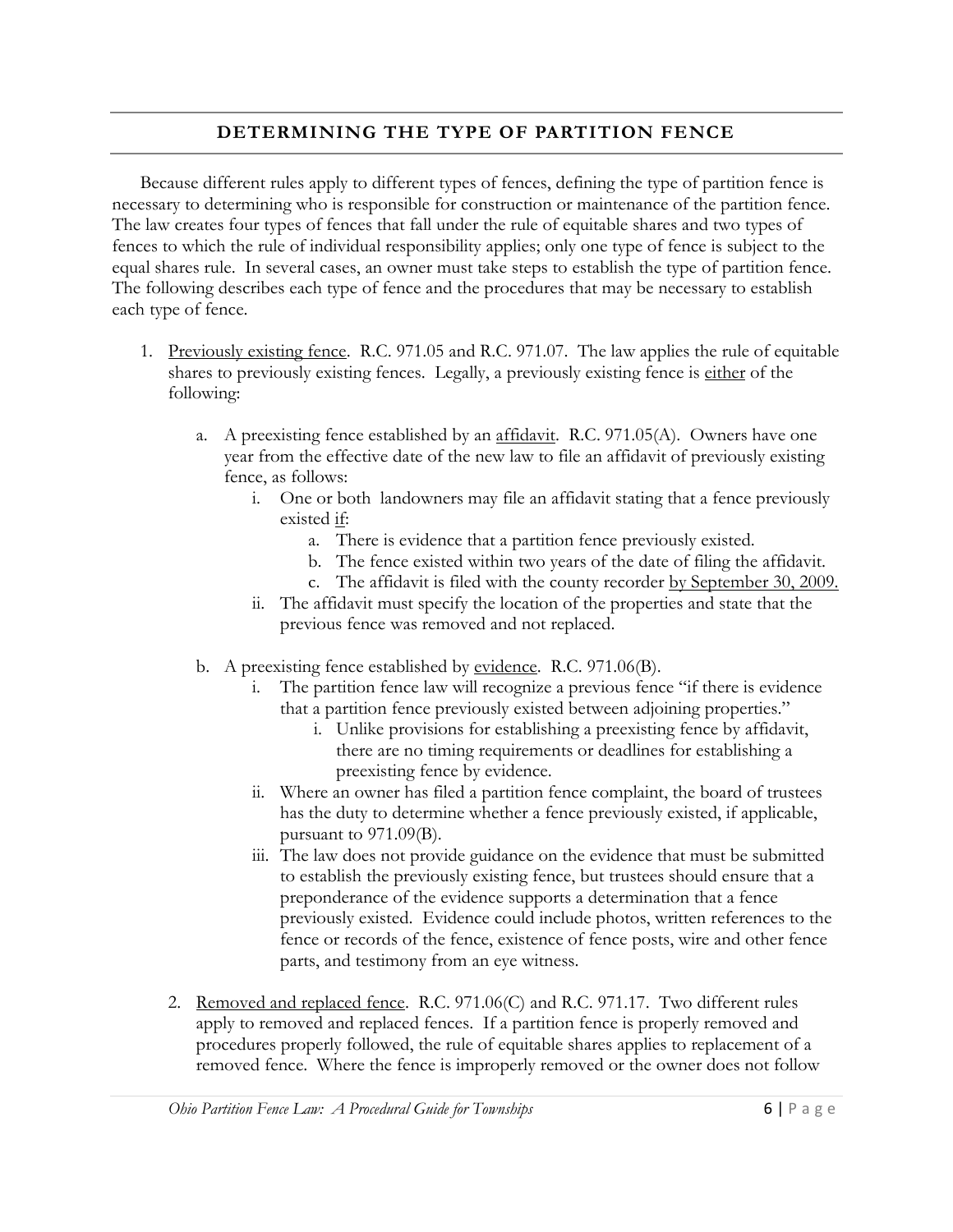procedures to establish that the fence was removed, the rule of individual responsibility will apply to the replacement fence. Procedures for properly removing and establishing a removed fence are as follows:

- a. An owner must notify the adjoining owner at least 28 days prior to removing a partition fence. R.C. 971.17.
	- i. Notice may be made by personal service, ordinary mail, certified mail or publication in the county newspaper.
	- ii. If the owner does not provide proper notice of removal, the owner forfeits the right to make a reimbursement claim for construction or maintenance of a new partition fence in place of the removed fence.
- b. An owner who removes a fence without replacing it within one year of removal must file an affidavit of partition fence removal pursuant to R.C. 971.06(C) as follows:
	- i. The affidavit must specify the location of the adjoining properties.
	- ii. The affidavit must state that a partition fence was removed from the properties within one year of filing the affidavit and was not replaced.
	- iii. The owner must file the affidavit with the county recorder within one year of removing the fence.
- c. If an owner files an affidavit of partition fence removal, the rule of equitable shares will apply to a replacement fence. If there is no affidavit of removal, an owner will be individually responsible for building and maintaining a new replacement fence.
- 3. Existing fence. R.C. 971.06(A). The rule of equitable shares applies to an existing fence, and also applies if the owners decide to replace an existing fence.
	- a. The law doesn't provide a date or timing requirement for the fence to be in existence. Township trustees could refer to the law's effective date of September 30, 2008 and consider an existing fence to be a fence that was in existence as of this date. The board must be careful to differentiate a "new" fence that was built according to the rule of individual responsibility from an "existing" fence that will fall under the rule of equitable shares. One tool that can assist the board in distinguishing a new fence from an existing fence is the affidavit of costs that an owner may file upon construction of a new fence, described in the section on "Reimbursement Procedure for Subsequent Use of a New Fence."
- 4. New fence. R.C. 971.07(A). A new fence will be subject to the rule of individual responsibility. A new fence results where:
	- a. There is not an existing partition fence.
	- b. There is no evidence that a partition fence previously existed.
	- c. An affidavit has not been filed with the county recorder for either a previously existing or a removed fence.
	- d. A written agreement between the owners of adjoining properties concerning the fence has not been filed with the county recorder.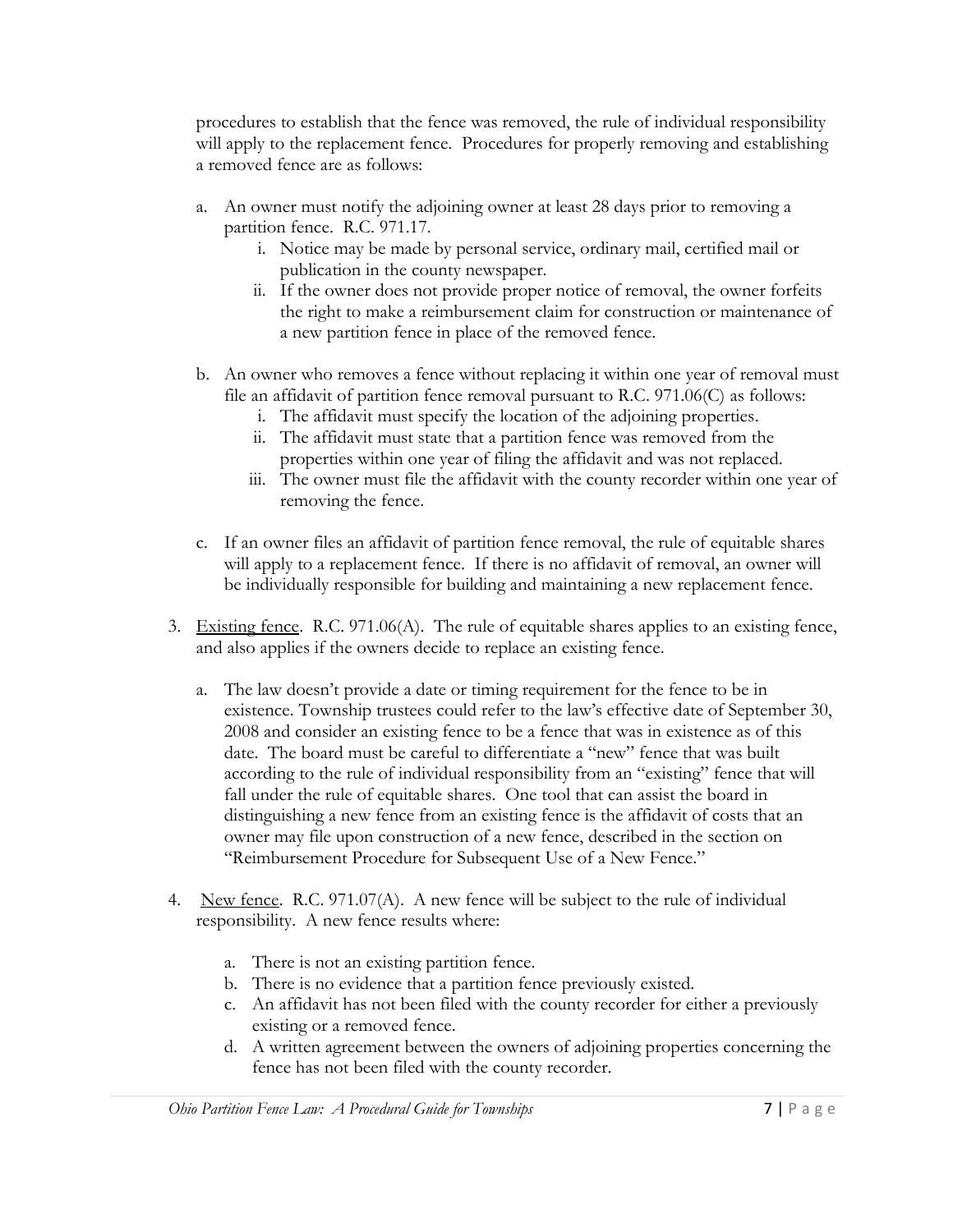- 5. Reimbursement claim fence. R.C. 971.07(D). An owner who constructs a new fence may seek reimbursement for the costs of building and maintaining the fence from an adjoining owner who uses the fence to contain livestock within thirty years after the fence was constructed. Where a reimbursement claim is paid or required by court, the new fence subsequently is subject to the rule of equitable shares.
	- a. See "Reimbursement Procedure for Subsequent Use of a New Fence" later in this guide for an explanation of the reimbursement procedure.
	- b. The law does not establish a public record for paid reimbursement claims (except that reimbursements that are the result of a court order would be found in court records) and it may be difficult for the board of trustees to verify that a reimbursement claim has been paid or ordered on a fence. Because the rule of equitable shares rather than the rule of individual responsibility would apply to the fence, the board should seek evidence of the paid reimbursement claim before making any findings or assignments modifying responsibility for the fence.

#### **PARTITION FENCE COMPLAINTS BEFORE THE BOARD OF TOWNSHIP TRUSTEES**

Owners have two options for resolving a partition fence dispute. When another owner fails to build or maintain a partition fence as required by the law, the aggrieved owner may either file an action with the court of common pleas  $or$  file a complaint with the board of township trustees. The</u> following outlines the law and procedures the board of township trustees should follow in regards to partition fence complaints. Note that these procedures differ in several ways from the old law.

- 1. Concurrent jurisdiction over partition fences. R.C. 971.09(A)(3).
	- a. If a partition fence is on a county or township line, each township may have jurisdiction over the partition fence and each owner may seek the jurisdiction of either township.
	- b. If the parties seek jurisdiction from both townships, the townships shall act jointly on the complaint but must maintain separate records in each township.
- 2. Notice to an owner intending to file a partition fence complaint. R.C.  $971.09(A)(2)$ .
	- a. The partition fence law requires the board of township trustees to provide an aggrieved owner who *intends* to file a partition fence complaint with a document containing the following:
		- i. Notification that the owner may file an action in the court of common pleas in lieu of filing a complaint with the township.
		- ii. A description of potential financial and maintenance responsibilities that may result from the partition fence complaint.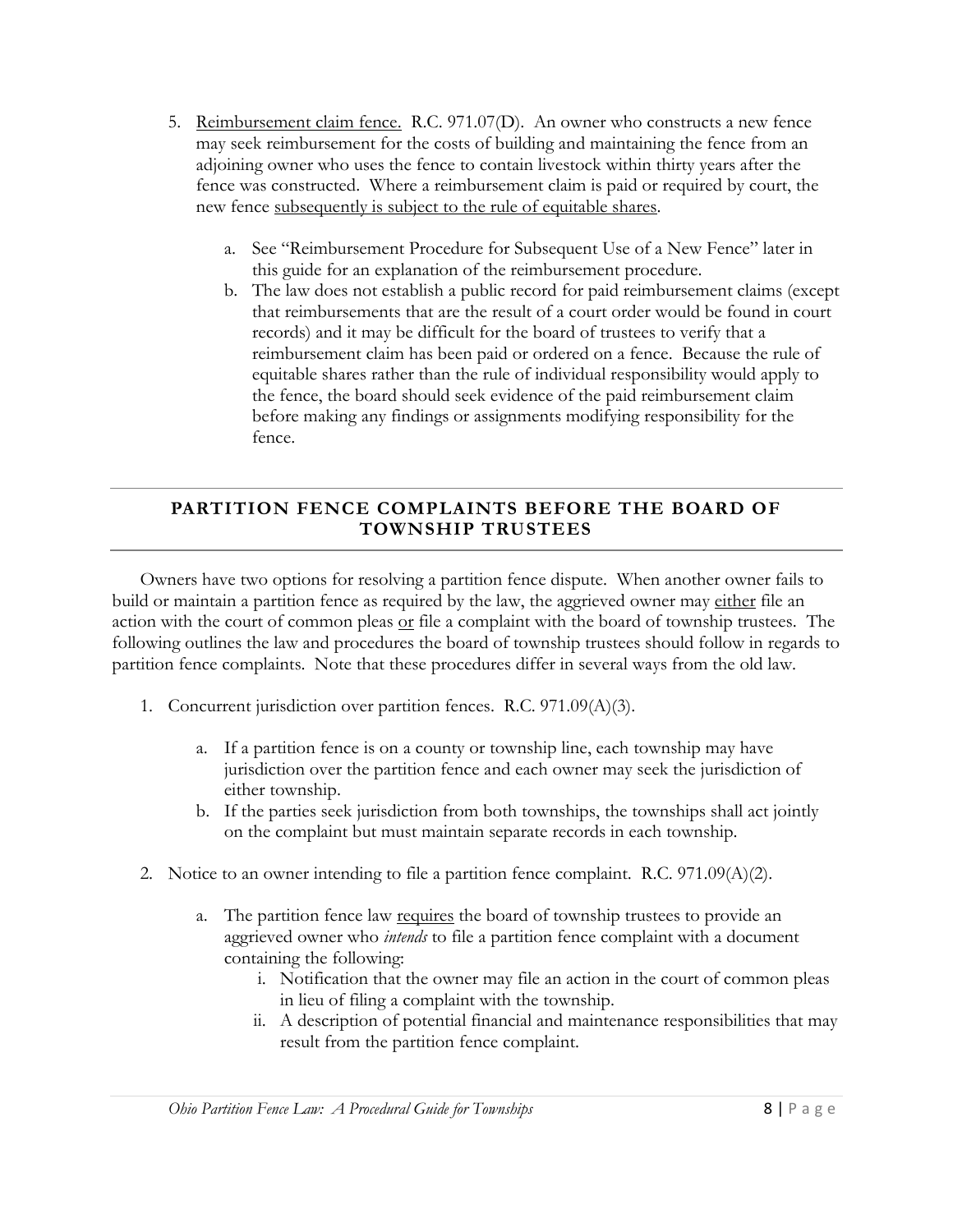- b. The aggrieved owner must sign and date the document *prior to* filing a partition fence complaint with the board of township trustees.
	- i. The board of township trustees does not have jurisdiction over a partition fence complaint filed by an owner unless the owner signs, dates and returns the document.
- c. See the appendix for a model document to use for this requirement, the "Notice of Rights and Responsibilities under Ohio Partition Fence Law."
- 3. Fence viewing and review of records. R.C. 971.09(B) and (C).
	- a. Requirement for a fence viewing. R.C. 971.09(B). When an owner files a partition fence complaint, the board of township trustees must view the fence or premises where the fence is located or proposed to be built.
		- i. The viewing may not take place until the board has properly served notice on adjoining owners, as follows.
	- b. Notice of fence viewing. R.C. 971.09(B). The law requires the township to provide notice of the fence viewing as follows:
		- i. The notice must include the date, time and location of the fence viewing.
		- ii. Notice must be completed at least ten days prior to the fence viewing.
			- 1. The board should follow its routine procedures for serving and perfecting notice.
		- iii. Notice must be given to all adjoining owners. The law's definition of "owner" includes:
			- 1. The fee simple owner of land.
			- 2. A life estate holder.
			- 3. The owner of an easement.
			- 4. The owner of a right of way used as a farm outlet.
			- 5. The department of natural resources, a conservancy district organized under Chapter 6101or a political subdivision with a property interest in recreational trails of land *if* the land owned, leased, managed or controlled by such is adjacent to land used for grazing livestock.
	- c. Board's duty at the fence viewing. R.C. 971.09(B). The law requires the board of trustees to determine at the fence viewing:
		- i. Whether a partition fence exists*,*
		- ii. *Or* there is evidence that a partition fence previously existed.
		- iii. The law instructs the board to disregard the condition of the fence; a fence may "exist" regardless of whether it is in a state of disrepair.
	- d. Board's duty to review records. R.C. 971.09(B). The law requires the board to review the records of the county recorder for any of the following documents:
		- i. An affidavit of preexisting fence filed pursuant to R.C. 971.05.
		- ii. An affidavit of a removed fence filed pursuant to R.C. 971.06.
		- iii. An affidavit of costs filed pursuant to R.C. 971.07.
		- iv. An agreement between owners filed pursuant to 971.04.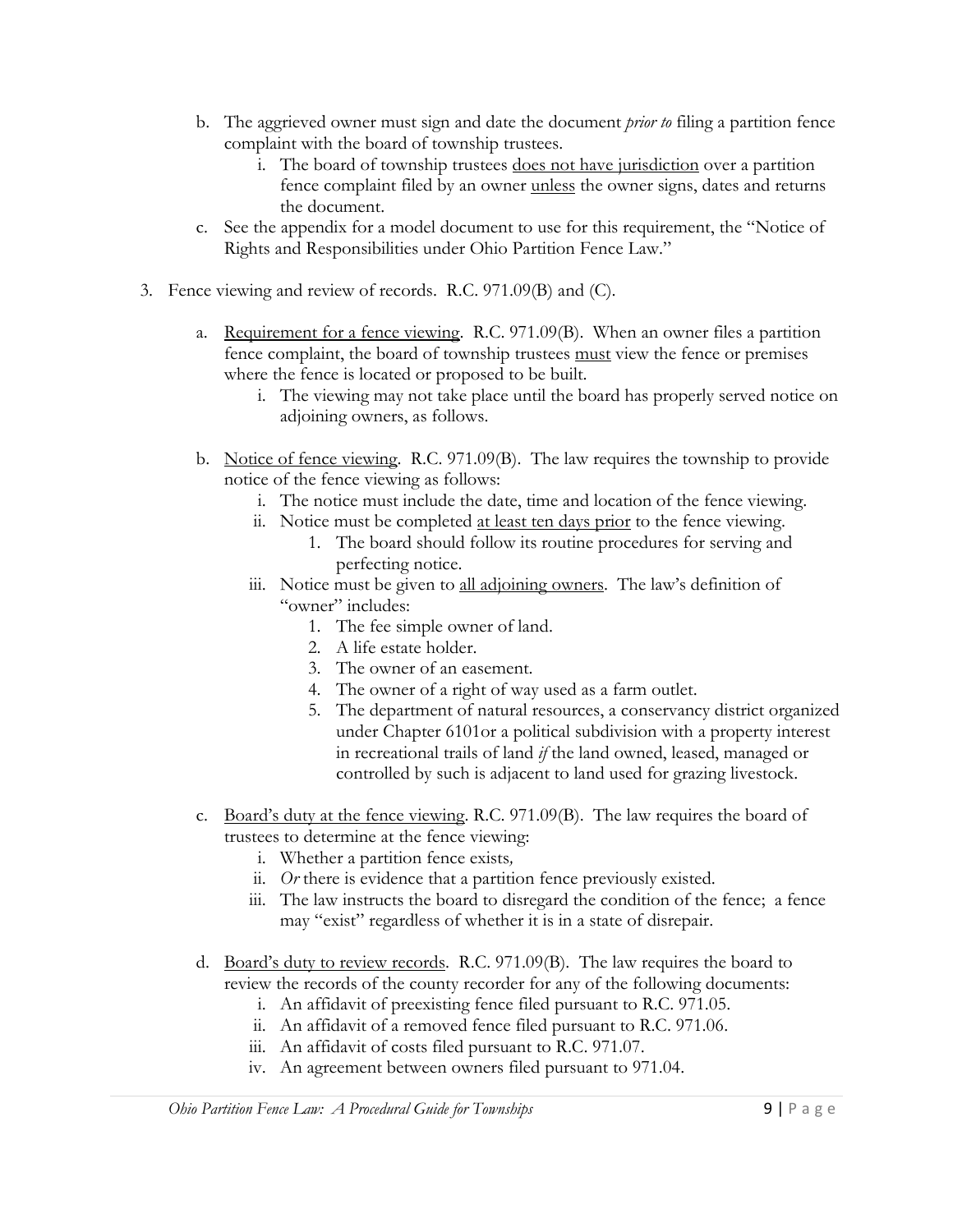Note that the law states in R.C. 971.08(B) that a review of records should occur if there is no evidence that a partition fence exists or previously existed. However, the board of trustees should perform a review of the partition fence record for *every*  complaint, even if there is evidence of an existing or preexisting fence, to ensure that the board obtains all available information about the partition fence or proposed partition fence.

- e. Board's authority t o request information. R.C. 971.09(C). After the fence viewing and a review of records, the board of township trustees may request additional information from either owner that is a party to the partition fence complaint.
- 4. Board's decision on the partition fence complaint. R.C. 971.09(D).
	- a. The law states that the board of township trustees shall make its decision on the complaint at the next regularly scheduled meeting of the board.
		- i. Although the partition fence law does not address notice requirements, the board of trustees should ensure that the parties to the partition fence complaint are properly served with notice of the meeting at which the board will make its decision on the complaint.
		- ii. For the portion of the board's meeting that regards the partition fence complaint, the board should follow its procedures for conducting a hearing and should allow the parties to the partition fence complaint to be represented by an attorney, present arguments, offer evidence and witnesses and cross examine witnesses. The board should maintain a record of the hearing, preferably using a court reporter. The board may assign the costs for the hearing equally to the parties to the complaint pursuant to R.C. 971.10.
	- b. Determination of requirement and assignment of responsibilities. R.C. 971.09(D). At the board's meeting when the complaint is heard, the board must determine whether a partition fence is required to be built or maintained, and if so, who is responsible for the construction or maintenance. For making the actual determination and assignment, refer to "Rules for Determining Responsibility for Fence Construction or Maintenance" in the previous section of this guide. The following summarizes the board's authority and the procedures the board should follow as it makes it determination.
		- i. The board may find that a fence is not required to be built or maintained. R.C. 971.09(D)(4).
		- ii. The board may find that construction or maintenance of the partition fence is required. If so, the board must determine how to allocate responsibility for constructing or maintaining the fence.
			- 1. The board may find that one owner is solely responsible and shall order the owner to pay the total costs. R.C. 971.09(D)(3).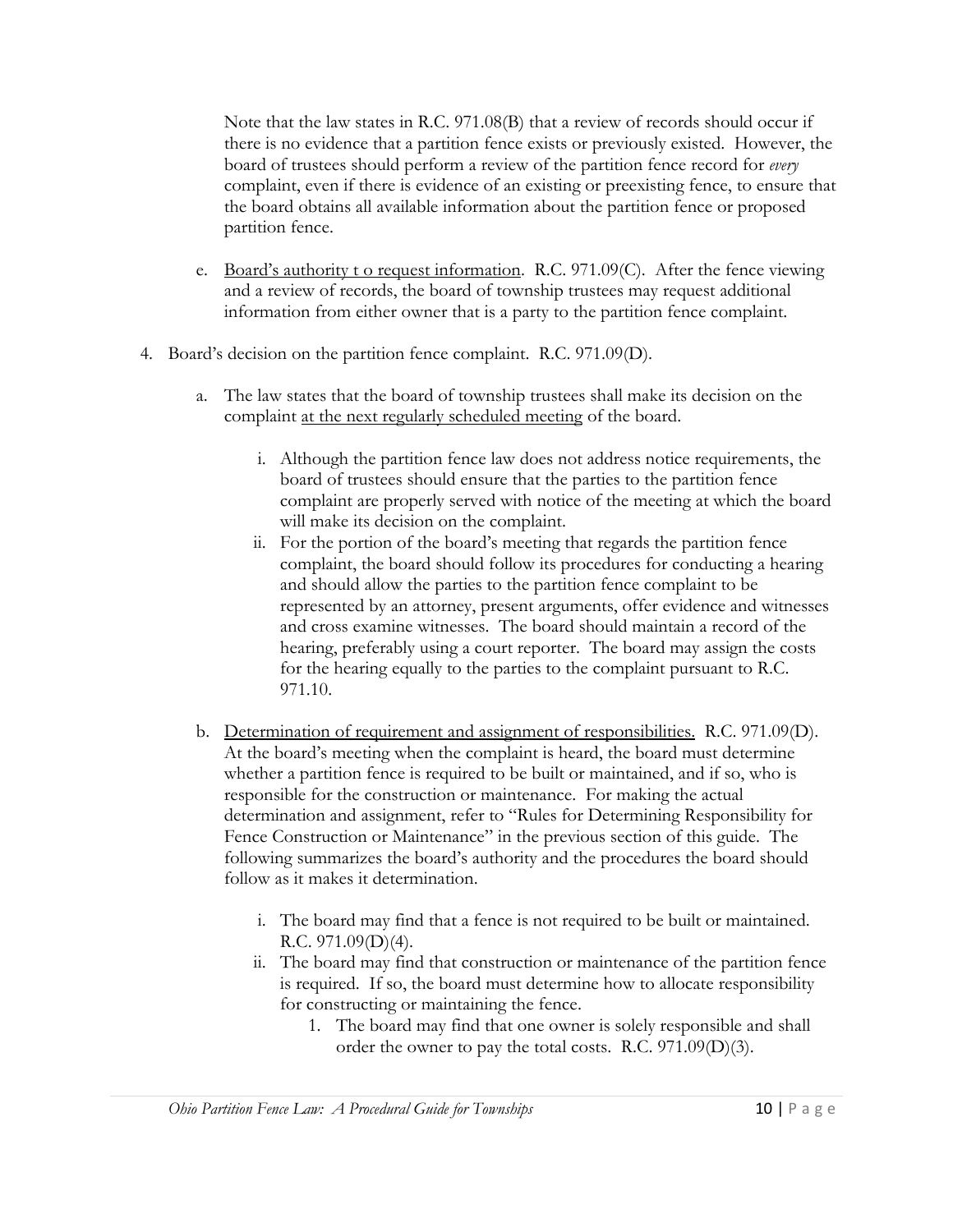- 2. The board may find that both owners are responsible. In this case, the board must make an equitable assignment of responsibilities, and must consider all of the factors for equitable assignment stated in R.C. 971.09(E), and described in a previous section of this guide, ―Rules for Determining Responsibility for Fence Construction or Maintenance - equitable shares rule."
- 3. The board may assign owners a portion of the total cost if the fence will be constructed by a contractor, or may assign owners responsibility for a specific portion of the partition fence. R.C.  $971.09(D)(2)$ .
- 4. If a partition fence will contain livestock, the board must include in its assignment the cost of building or modifying the fence to meet the standards for a "preferred" partition fence. R.C. 971.09(D)(2).
- c. Serving notice of the decision. R.C. 971.09(D). The board must notify each owner in writing of its decision, following routine procedures for serving notice.
- d. Certifying and recording the board's decision. R.C. 971.09(F). The law requires the board of township trustees to certify its decision to the county recorder, who must record the decision in the county's partition fence record.
- e. Assessing the township's costs. R.C. 971.10 and R.C. 971.11.
	- i. The township shall tax the costs of handling the partition fence complaint equally against each owner.
	- ii. The board's fiscal officer shall certify the costs along with a description of the lands to the county auditor if the owners fail to pay the costs within thirty days of the date of the board's decision.
	- iii. The county auditor shall place the amounts upon the duplicate and pay the township fiscal officer when the amounts are collected.

#### **ARBITRATION REQUESTS**

A new section of the partition law allows an owner who is unhappy with the decision of the board of township trustees on a partition fence complaint to request binding arbitration rather than filing an appeal in common pleas court. The court of common pleas oversees the arbitration process, but the board of township trustees has several duties within the arbitration process. The following summarizes those parts of the arbitration request process in R.C. 971.09(G) that affect township trustees.

- 1. The owner must deliver the arbitration request to the board of township trustees, the adjoining owner and the court of common pleas within thirty days after the board makes its decision on a partition fence complaint.
- 2. Upon receiving an arbitration request, the board must submit a report of its decision on the partition fence complaint to the court of common pleas.
	- a. The law does not set a time requirement for the board's filing of the report.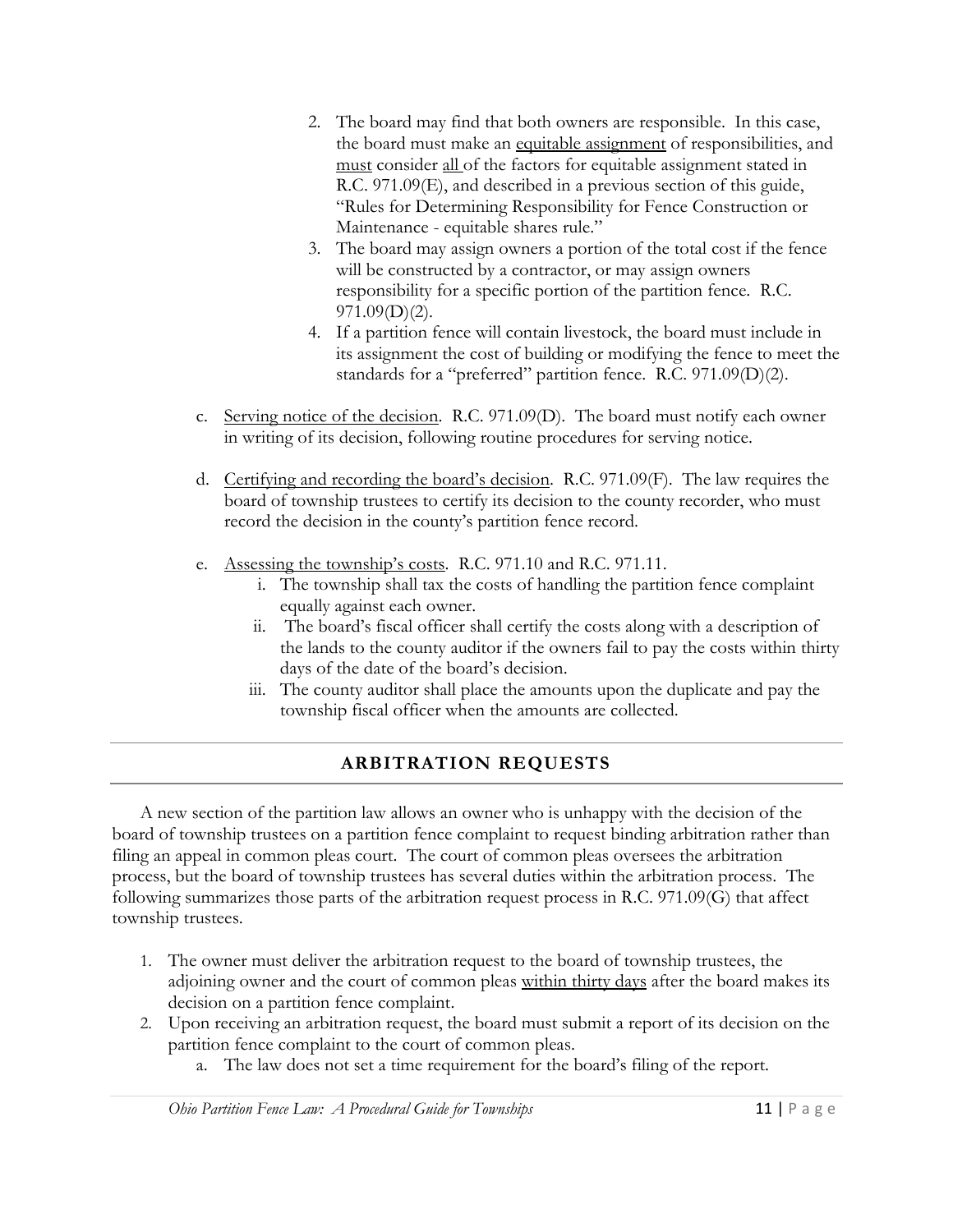- 3. No later than thirty days after the court of common pleas appoints an arbitrator, the board must deliver to the arbitrator the board's recommendation for the assignment of responsibility to be made by the arbitrator.
- 4. The arbitrator shall make a decision within sixty days after appointment as arbitrator, and shall deliver the decision to the board and certify a report of the decision to the county recorder.
- 5. The arbitrator's decision replaces the decision of the board of township trustees and is binding upon the parties.
- 6. The owners may petition the court of common pleas for enforcement of the arbitration decision. This provision in R.C. 971.09(G)(3) places jurisdiction with the court of common pleas; the board of township trustees does not have jurisdiction to enforce an arbitration decision.

#### **ENFORCEMENT OF A PARTITION FENCE ASSIGNMENT**

Provisions for enforcement of a partition fence assignment made by the board of township trustees are substantially similar to the old partition fence law. An aggrieved owner may apply to the board of township trustees for enforcement if an adjoining owner fails to build or maintain its portion of the partition fence in good repair as assigned in the board's decision on a partition fence complaint. R.C. 917.12-14 provides that, upon an application for enforcement by an aggrieved owner, the board of township trustees must:

- 1. Advertise for bids once a week for three consecutive weeks in a newspaper of general circulation in the county.
- 2. Award a contract to the lowest responsible bidder who agrees to furnish labor and materials and build or maintain the fence according to the board's specifications.
- 3. Procure labor and materials at prevailing rates and cause the fence to be constructed or maintained, if no bids are received.
- 4. Certify the costs to the township fiscal officer, who must certify the costs to the county officer if not paid within thirty days. The board must certify the amount due each person for building or maintaining the fence and the amount due each trustee and fiscal officer for services. The county auditor shall place the amounts upon the tax duplicate and draw orders for payment of the amounts out of the county treasury.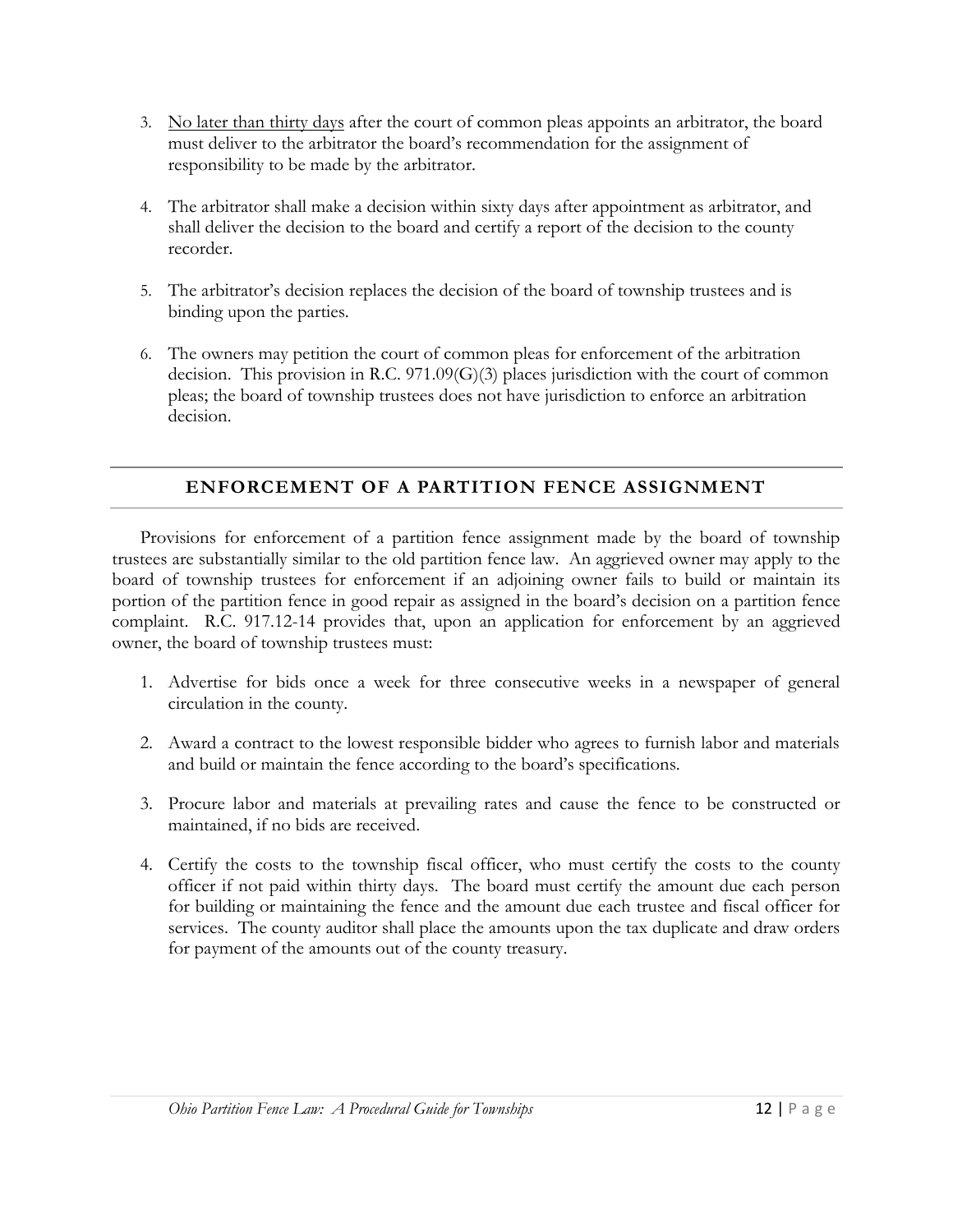#### **ACCESS RIGHTS FOR BUILDING AND MAINTAINING A PARTITION FENCE**

The partition fence law grants rights of access for the construction or maintenance of a partition fence. This provision of the law does not require involvement of the board of township trustees. R.C. 971.08 states that:

- 1. An owner who chooses to build a partition fence where the adjoining owner is not sharing in construction of the fence may enter on the adjoining property for no more than ten feet for the length of the fence for the purpose of building and maintaining the fence.
- 2. The owner will not be guilty of criminal trespass pursuant to R.C. 2911.21 or equivalent local ordinances.
- 3. The owner is liable for all damages caused to the adjoining property, including crop damages.
	- a. The adjoining owner would seek damages in court, not before the board of township trustees.

#### **OBSTRUCTION OF PARTITION FENCE CONSTRUCTION OR MAINTENANCE**

Two provisions of the partition fence law prohibit a person from obstructing partition fence construction or maintenance and provide for misdemeanor and felony charges as penalties for obstruction. The penalties become more severe where a person is threatened, harmed or seriously harmed. Causing serious harm or death can result in felony charges. The board of township trustees does not have jurisdiction over incidents of obstruction, which should be referred to the county sheriff and prosecutor. The provisions for obstruction are as follows:

- 1. R.C. 971.08 and R.C. 971.12 both state that no person may obstruct or interfere with anyone who is lawfully engaged in the construction or maintenance of a partition fence.
- 2. Under R.C. 971.12, no person may obstruct or interfere with the performance of any act related to the board of township trustee's authority to enforce the construction or maintenance of a partition fence upon the application of an aggrieved owner.

#### **CLEARING THE FENCE ROW**

As in the old partition fence law, the new law creates a duty upon an owner of land adjacent to a partition fence to clear brush, briers, thistles and other noxious weeds in a strip four feet wide along the line of the fence and in the fence corners, not including vines and trees for use. R.C. 971.33. The law provides a procedure in R.C. 971.34 to ensure the clearing of a fence row, as follows:

1. An adjoining owner may give notice upon another owner to cut or remove brush, briers, thistles and weeds in the fence row.

*Ohio Partition Fence Law: A Procedural Guide for Townships* 13 | P a g e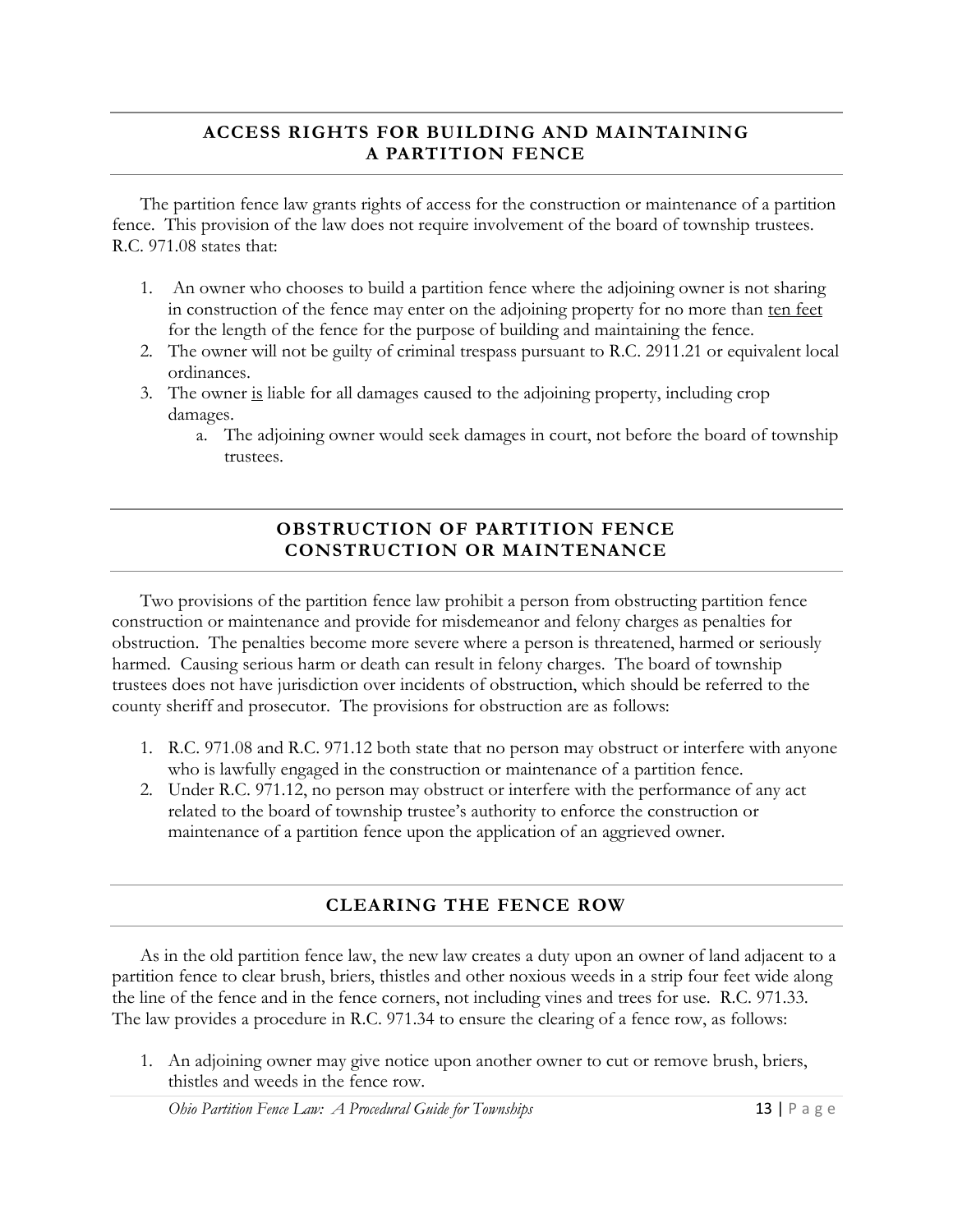- 2. If the owner does not clear the fence row within ten days of receiving the notice, the adjoining owner may notify the board of township trustees of the failure to clear the fence row.
- 3. Upon receiving the notification, the board of township trustees must view the property and determine whether there is just cause for the complaint.
- 4. If the complaint is justified, the board shall cause the fence row to be cleared *either by* securing the lowest bidder or by entering into a contract for the work.
- 5. The old law's procedure for assessing the costs of clearing remains in place. R.C. 971.35 allows the township to certify the costs to the county auditor, who must place the amount on the tax duplicate and pay the amount to the township fiscal office when collected.

#### **REMOVAL OF PARTITION FENCES**

The partition fence law has several new provisions regarding removal of partition fences. The board of trustees does not have jurisdiction over disputes regarding removal of a fence, but should understand that a wrongful removal would affect responsibilities for a replacement fence in the future. R.C. 971.17 addresses removal of fences as follows:

- 1. An owner must provide an adjoining owner with notice at least 28 days prior to removing a partition fence.
	- a. An owner who removes a partition fence without providing notice may not later make a reimbursement claim against an adjoining owner for a fence that replaces the removed fence.
- 2. An adjoining owner who files a trespass action against an owner who removes a fence may include court costs, attorney fees and other litigation costs in the demand for relief.
- 3. An owner may not place debris from a partition fence removal on the adjoining owner's property without the written agreement of the adjoining owner.
	- a. The law provides the adjoining owner with a cause of action if there is no written agreement allowing placement of debris on the adjoining owner's property.
- 4. An owner who removes a fence and does not replace it within one year must file an affidavit of removal pursuant to  $971.06(C)(1)$ .
	- a. Filing the affidavit ensures that a replacement fence will fall under the rule of equitable shares. See the previous explanation in this guide on "removed and replaced fence" under "Determining the Type of Fence."

#### **REIMBURSEMENT PROCEDURE FOR SUBSEQUENT USE OF A NEW FENCE**

For new fences, the rule of individual responsibility in R.C. 971.07(A) requires that the landowner proposing the new fence shall bear the costs of building and maintaining the fence. However, the law provides a procedure for reimbursement if an adjoining landowner uses the fence for enclosing livestock within thirty years after the fence was built.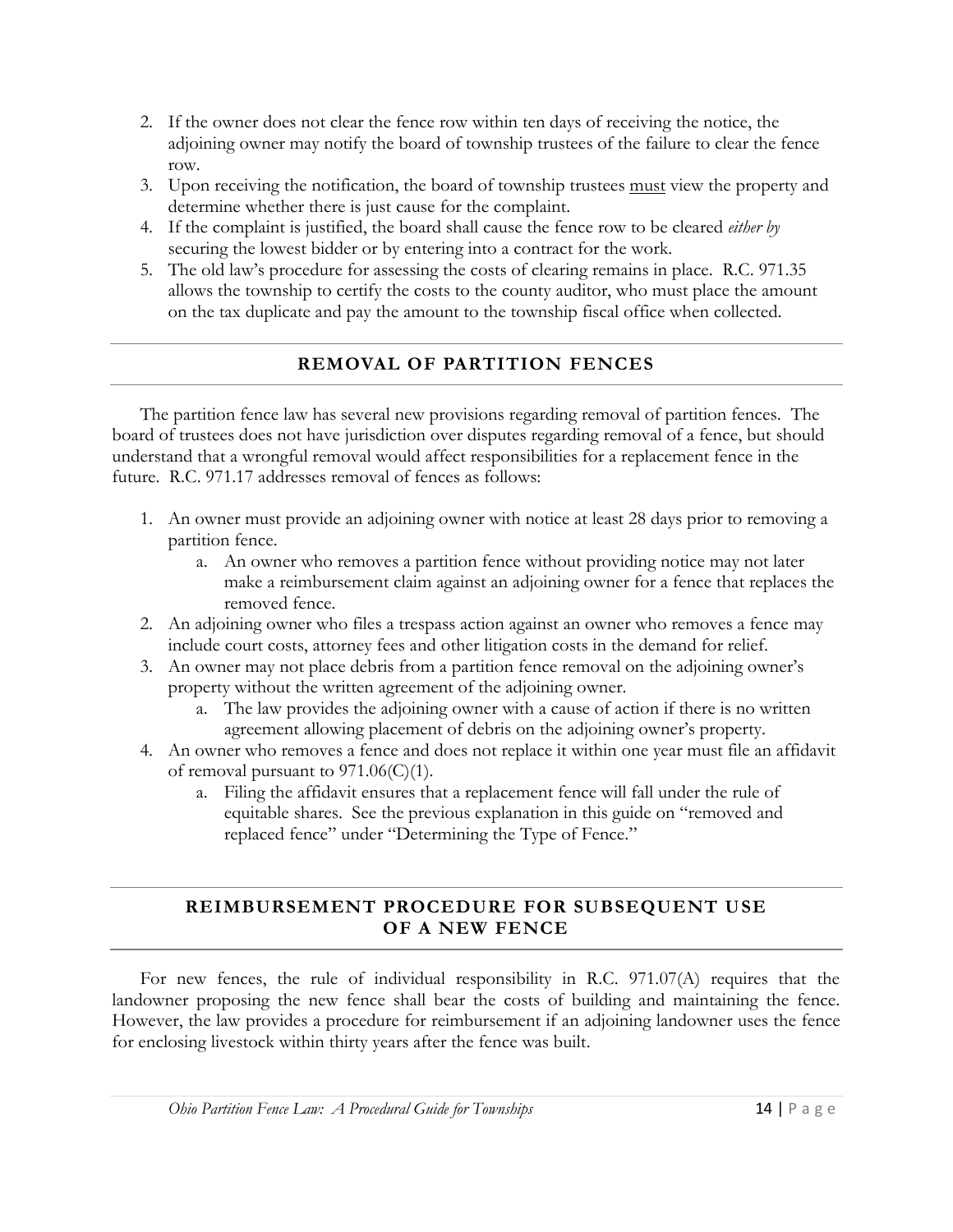The reimbursement procedure does not require involvement by the board of township trustees. However, after reimbursement is made, there is a change in future obligations for the partition fence, as the fence will fall under the rule of equitable shares. Trustees then would have jurisdiction over future disputes regarding the fence. See "Determining the Type of Fence – reimbursement claim fences" earlier in this guide. The reimbursement procedure in R.C. 971.07 is as follows:

- 1. Filing of affidavit of costs. R.C. 971.07(A).
	- a. A landowner who builds a new partition fence may file an affidavit with the county recorder specifying the costs incurred in building the fence, and may also file an affidavit each year stating the costs expended that year for maintaining the fence.
		- i. Note that the law does not provide a deadline for filing the affidavit of costs.
		- ii. An owner who does not file an affidavit forfeits the right to seek reimbursement for the fence. R.C. 971.07(E).
- 2. Use of partition fence by adjoining landowner. R.C. 971.07(B)
	- a. The reimbursement procedure may only be used if these criteria exist:
		- i. An adjoining owner who did not assist in the costs of building and maintaining the fence, or a successor in interest to the adjoining owner when the fence was built, uses the partition fence for the purpose of containing livestock.
		- ii. The use of the fence takes place within thirty years after the fence was built.
		- iii. The owner or successive owner seeking reimbursement did not remove the previous fence without providing the notice of removal required by R.C. 971.17(A) and described earlier in this guide.
- 3. Claim for reimbursement. R.C. 971.07(B).
	- a. If parts one and two above have been satisfied, the landowner who built the fence, or a successor in interest to the landowner, may make a claim for reimbursement upon the adjoining landowner who uses the partition fence.
	- b. The amount of the claim for reimbursement shall be proportionate to the number of years the fence has existed, and shall be determined as follows:
		- i. Calculate the total costs of building and maintaining the fence as represented by affidavits of cost filed by the owner with the county pursuant to 971.07(A).
		- ii. Divide the total costs by one-thirtieth, which will represent the annual cost of the fence.
		- iii. Determine the number of *years or partial years* that the fence has existed, using the date the affidavit of costs was filed as the beginning date and the date on which the claim is being made as the ending date of the fence's existence.
		- iv. Multiply the number of *years or partial years* by the annual cost of the fence (one-thirtieth of the total costs) and subtract that amount from the total costs. The resulting sum is the amount of the reimbursement claim.